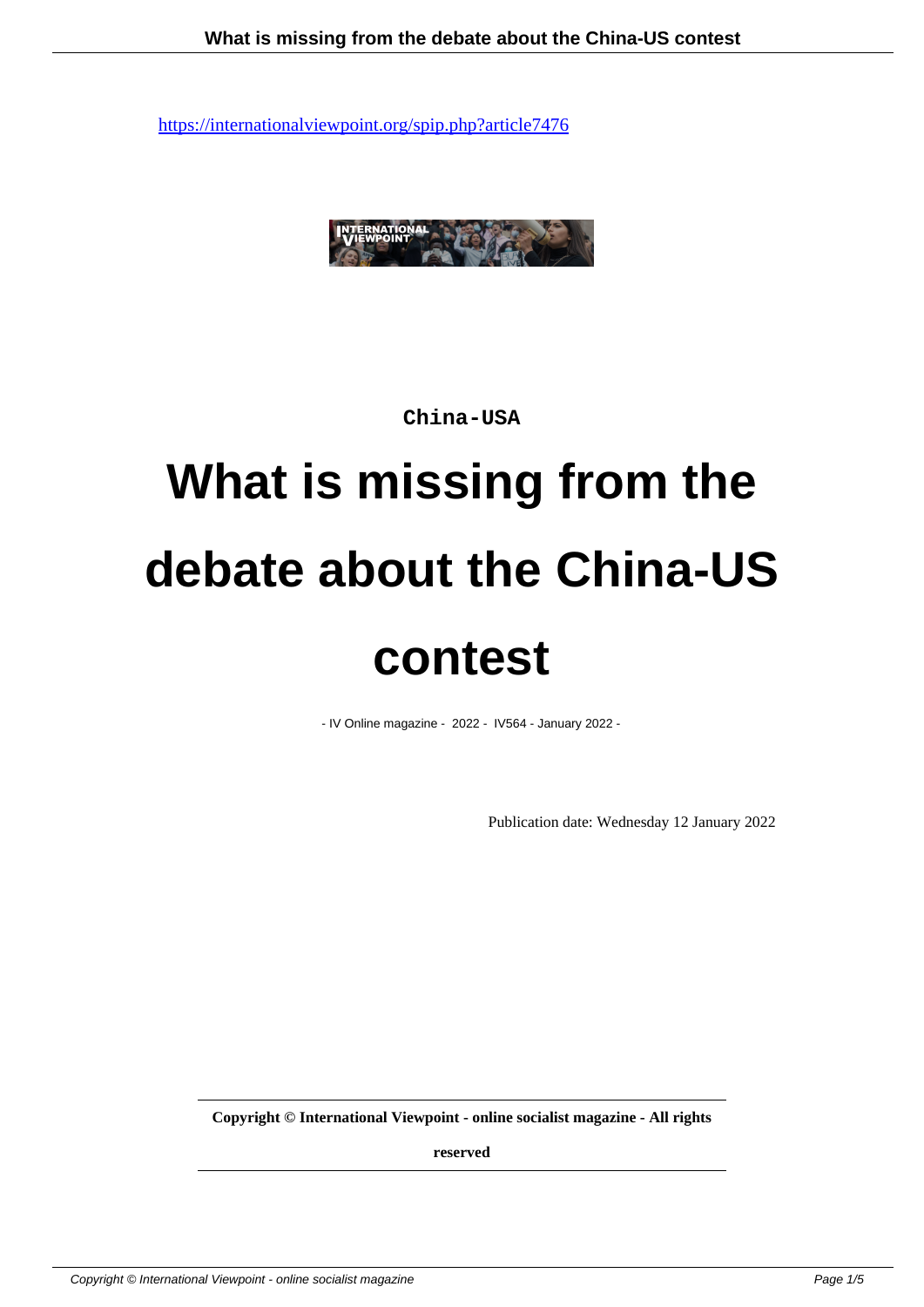**Beijing's crackdown on Hong Kong has been escalating. Just before the New Year, the National Security Bureau of the Hong Kong Police froze the assets of Stand News and arrested current and former members of its management. The news agency announced its closure that night. The knock-on effect of the closure of Stand News was soon to be seen. On 2nd January this year another well-known online media outlet, Citizen News, also announced its closure to avoid possible prosecution. Carrie Lam soon dismissed that this resulted from attacks on the freedom of the press, claiming that it was simply closing of its own account.**

## **The Crackdown on Hong Kong**

Recent attacks on press freedom follow a major attack last year, when the authorities prosecuted Jimmy Lai, the boss of Apple Daily, under the newly passed National Security Law. The Daily was forced to close down this June when the authorities went on to freeze its assets.

The great purge is not just about Hong Kong. This was obvious when the Hong Kong Alliance in Support of Patriotic Democratic Movements of China was forced to disband this September, when its main mission was merely to hold an annual June Fourth memorial in the city.

And then on the 23rd of December, the statue Pillar of Shame at the University of Hong Kong was removed in the middle of the night. The statue was created by Danish artist Jens Galschiøt commemorating the 1989 Tiananmen massacre.

There is a sector of Hong Kong civil organizations which have been disbanding or de-activating themselves in the past two years that have rarely been noticed. This sector is made up of Hong Kong organisations which have been supporting China's civil society. Among them there have been around ten groups in Hong Kong doing China labour solidarity work. With Hong Kong trampled upon by Beijing, most of these groups have also either disbanded or deactivated.

Hong Kong is the third battle between the US and China, after their tension over the South China Sea and then their trade war. But the Hong Kong case is a bit more complicated. Beijing's crackdown on Hong Kong carries elements which relate to China's international relations, but there are also strong elements of domestic concern as well, namely the fear of people's memories of the June Fourth massacre and the fear that the democratic movement between mainland China and Hong Kong may join hands, as they did in 1989. Secondly, Beijing has to finish off Hong Kong's autonomy because it is dangerous to its continuous monopoly of power and its appropriation of the wealth of the nation - previously Mainland Chinese could learn about the rampant corruption of their leaders through the free press in Hong Kong. Nowadays, with the disappearance of the freedom of the press, Xi Jinping can sleep much better.

#### **China as the embodiment of multiple contradictions**

At the height of the 2019 revolt, Mike Pence made a speech targeting Beijing, which some consider to be a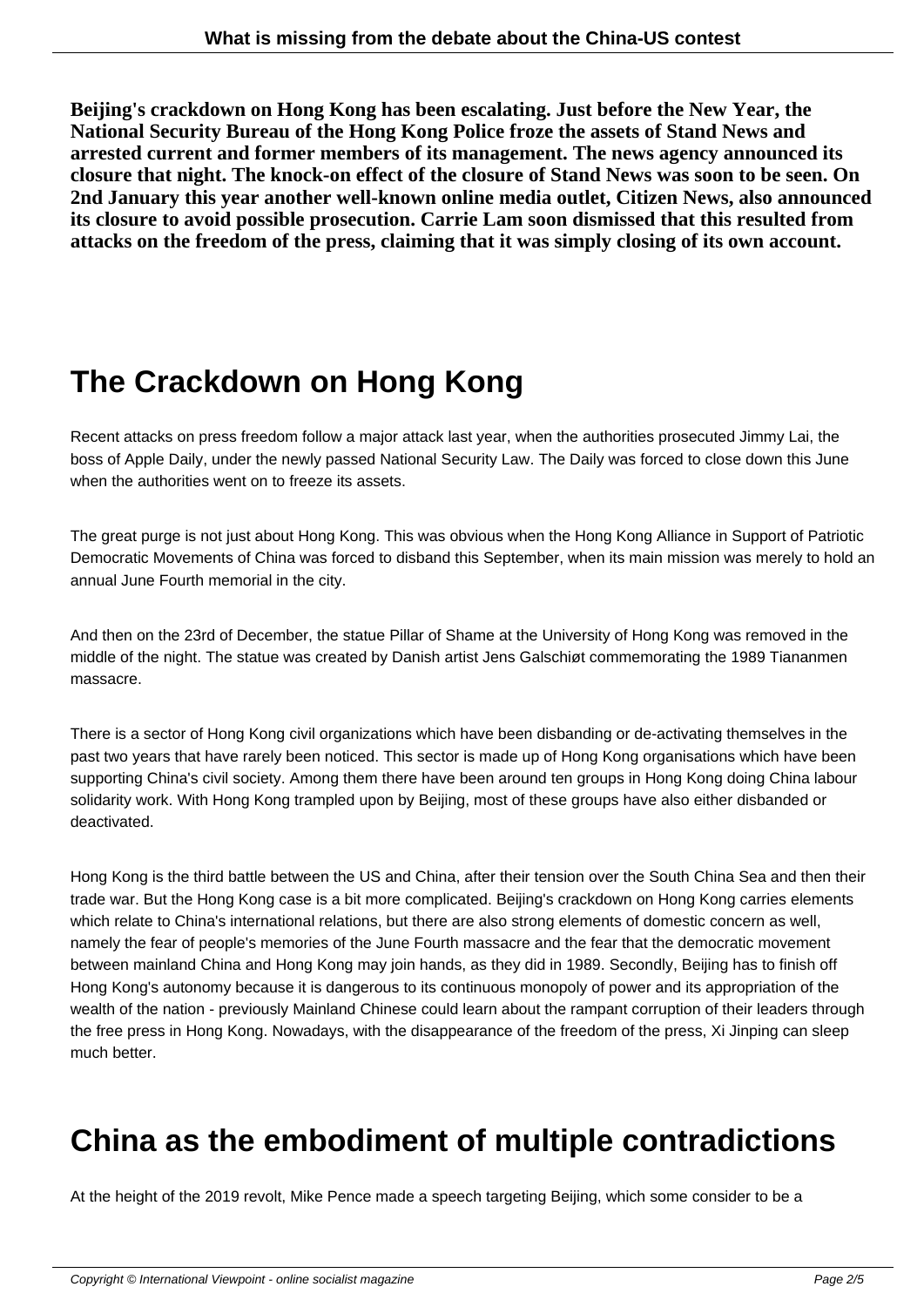pronouncement of a new Cold War. I am hesitant to use the term 'new Cold War', however. During the old Cold War there was literally a hot war going on in Asia, and the US empire was the one who was on the offensive, while the Chinese and the Vietnamese were more on the defensive. Behind this offensive-defensive dichotomy there was also the opposition between colonialism and anti-colonialism. Anyone who was committed to democracy and self-determination for oppressed nations would not have chosen to be neutral, let alone to stand with the US.

Today's situation is very different. Beijing's current contest with the US is not a contest with imperialism per se, it is not meant to replace it with anything better. It is a contest about who has the final say in dividing up the global value chain, a contest between the ruling elites of both countries which is hence profoundly unjust as well. Just take a look at what Chinese corporations are doing around the world; their investments are the same as any imperialist or exploitative regime, namely to pursue the maximization of profit at the expense of the earth and the working people.

In trying to position oneself in the China-US contest, people are debating China's political regime. Some say China is an authoritarian regime, but this description is not very satisfactory because regular authoritarian regimes are not capable of asserting such a level of control over the whole population, from social and economic to thought control. With such a level of control it is tempting to say that China is more totalitarian than authoritarian. Again, the term carries a strong connotation of the old Cold War, although it seems that the term itself preceded the Cold War. I think one of the difficulties lies in the fact that China is a bit of everything. By some measurements it is a developing country, but by other measurements it is an emerging imperialist country. On the one hand it is the sweatshop of the world, and its sweatshops only receive a small proportion of the global value chain, something which is a typical of dependent accumulation. On the other hand, the Chinese state is pouring huge amounts of money into sponsoring indigenous innovation and is quite successful. It now also exhibits strong features of self-reliant accumulation. China is a collection of multiple contradictions.

### **Political Economy please**

There is only one feature of the CCP which has been very consistent since 1949, and that is its hostility towards working people enjoying freedom of the press and democratic rights, and its insistence on its divine right to brainwash the people. I once had a chat with a Mainland dissident. He was detained for a month for his activity. When he was released, the secret police told him that, "our party respects freedom of thought and surely you can have your own thought, as long as you don't voice it". A thought without a voice is hardly the freedom of thought at all, however.

I think in the debate about the China-US contest, some focus too much on the merits or the dis-merits of this government or that government, forgetting that as socialists we should always put the people's well-being as the utmost concern. Some people may hastily proclaim that they agree with this and then roll out articles showing Beijing's performance on economic betterment, for instance how far Beijing has eradicated poverty, or how many labour laws have been passed, to prove that, "thanks to the CCP government the Chinese people's well-being has been taken care of, and hence this further proves that the Chinese state is progressive while the US state is reactionary". And then they decide to support Beijing in this global contest for hegemony.

Firstly, official figures are always misleading if not outright false, including the official propaganda that China has eradicated extreme poverty. Even top officials occasionally admit some truth. When the Premier Li Keqiang, who is very much marginalised by Xi Jinping, remarked that China has 600 million people (more than 40 percent of the Chinese population) with a monthly income of 1,000 RMB, the news shocked many people in China and the world this is extreme poverty for many. Actually, most labour quasi-organisations or networks working at the grassroots do not need Premier Li to tell them about the dire poverty among working people. If one wants to know the real situation at the grassroots level, one needs to learn what common people have to say and how they live their lives.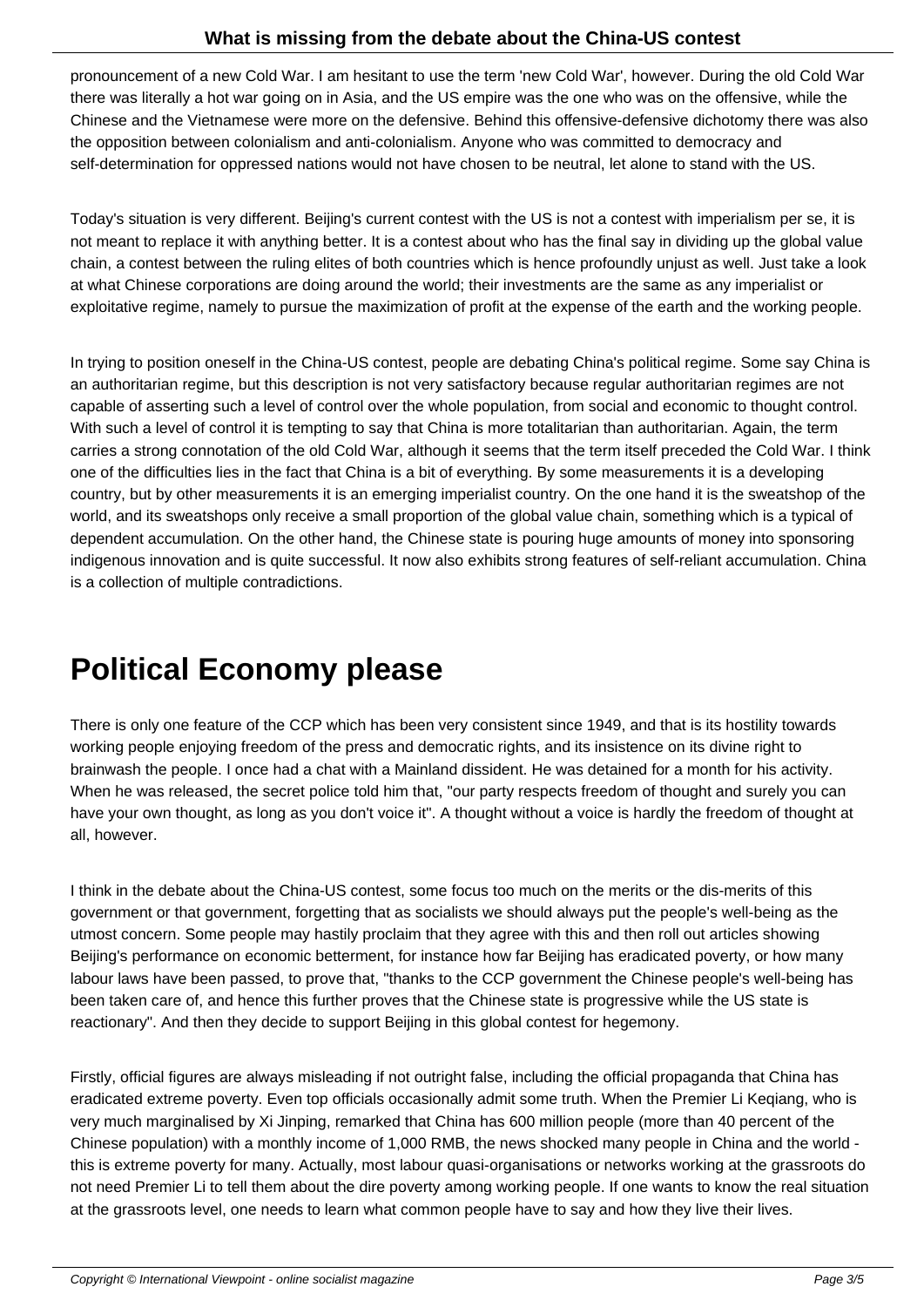Unfortunately, few people who support Beijing in opposing the US are rarely concerned about real people.

Secondly, I argue that, in China's situation, the economic well-being of the working people should be judged in relation to the criteria of how many political rights do the people enjoy. One simply cannot divorce the political from the economic. When the people are denied even basic political rights, sooner or later they will lose everything. It is no accident that while the CCP could change its economic policies with a blink of the eyes (what I called "the policy variables") its one party dictatorship never ever changed (what I called "the despotic constant"), and in the worst situation it could further degenerate into autocracy, and it is exactly where China is heading to right now. The party bureaucracy knows very well that as long as they could literally vest all power in their hands it does not matter in changing their economic policies to suit the situation or to make some minor concessions. For the people, even if they have a reasonable income for the moment they are never safe; the danger of being appropriated once again by the state or by developers colluding with the party is always there. Just look at the peasants in Mao's era. They were allocated a plot of land during the land reform in the early 1950s, only to lose everything to the so-called commune within a few years. They got back their land in the 1980s, only to begin losing it again in the current land grab, often led by local party officials.

As for labour rights, when in 1995 the first labour code was enacted this was hailed as a great step forward for labour and many people praised it as the beginning of a Chinese "New Deal". Yet these people never bother about the non-enforcement of labour laws, or just shrugged their shoulders when they were told that when workers tried to claim their rights they were being arrested. With the extermination of labour NGOs in 2015, the non-enforcement of labour laws has gone worse, as the so called 996 labour dispute showed. This denial of basic political rights by the party state is enough for us to say that a judgement on the Chinese regime should never be based on economic performances alone, rather, this in itself must again be judged by political criteria. Hence from the standpoint of the working people, Beijing's Orwellian state is totally unjust and it must be replaced by a democratic one, and that the China-US contest should be judged in accordance with the people's interest of their historic fight for emancipation. We must back to the basic: the situation of capitalism demands a political economy in order to understand it fully, especially so when we are dealing with a Chinese state capitalism (even if it has a substantial private sector the state is still dominant). [1]

## **Ask the [ri](#nb1)ght question please**

Further on, the argument about "whether or not the US government and the Chinese government are equally bad or equally strong" is also a false debate, because we don't need to prove that the robber who robbed us is as bad as the other robber, or as strong, before we can lock him up. Maybe Beijing is not as bad as Washington, and it is definitely not as strong, but it is strong enough to crush its people, and it has been doing so for decades. Therefore, real socialists who place both the political and economic rights of the working people as their central concern, should prioritise their own struggle for emancipation above all else, and should only judge the China-US contest from this paramount struggle.

In the west a lot of good people hate the US empire. But you do not need to support Beijing in order to express your anger against the US; just as the Hong Kong localists don't need to support Trump in order to express their anger against Beijing. It is the Chinese people that require your support. But who are the "Chinese people"? The difficulty lies in the fact that you don't hear them much. What you hear is the CCP media claiming to represent Chinese people - the latter have been denied their own voice. In most of the international meetings among civil associations across the countries, be it trade unions or NGOs, not to mention political organisations, you rarely bump into their genuine representatives. Because real activists, not to mention genuine socialist activists, on top of being banned from going abroad to speak their own minds, are also constantly being hunted down and put into jail. At the same time pro-government scholars and governmental NGOs delegates travel around the world to prop up Beijing's